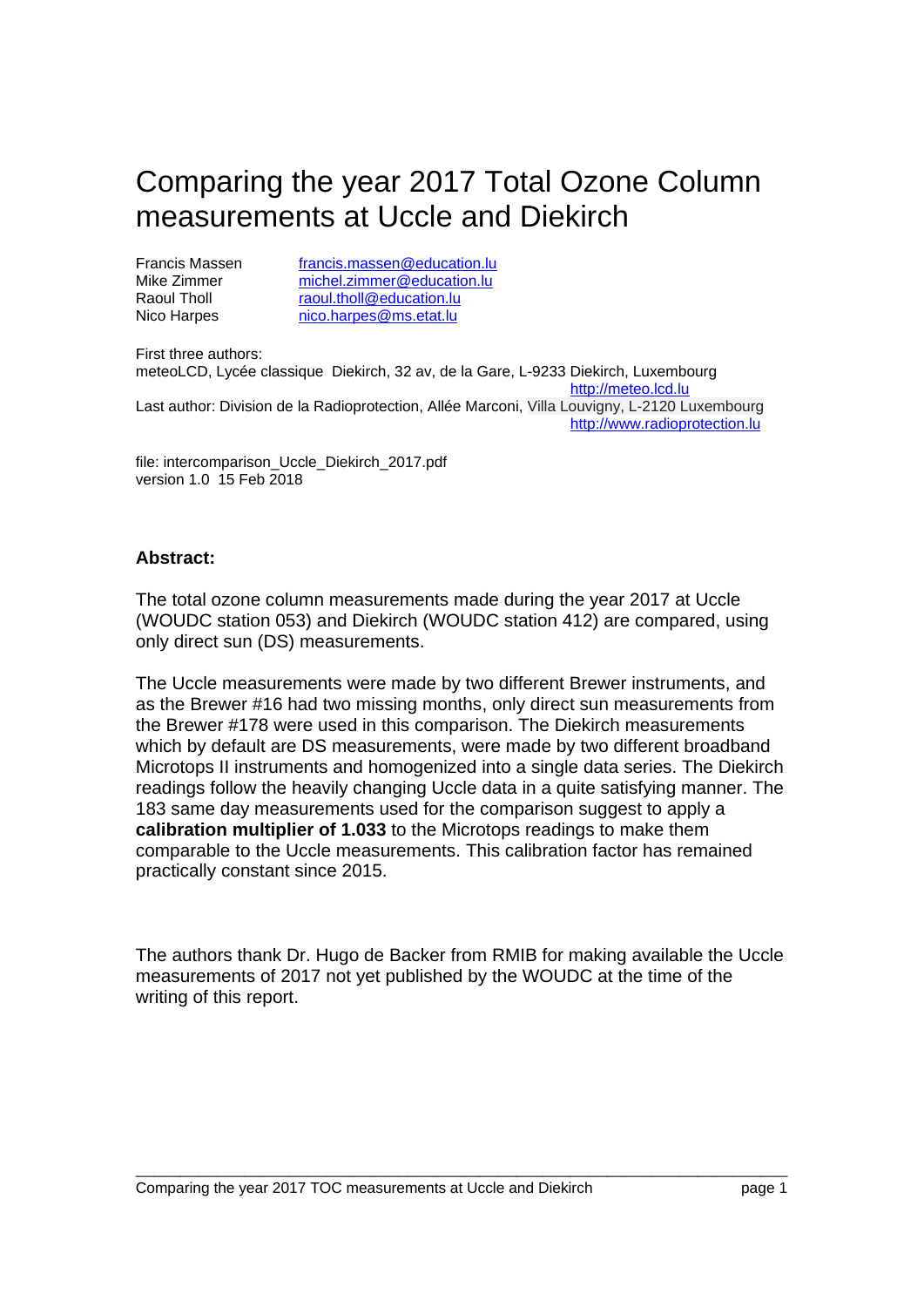#### **Index:**

- 1. The Diekirch Microtops II measurements
- 2. The Uccle measurements
- 3. Comparing all DS measurements from Uccle with the same day measurements at Diekirch
- 4. The channel problem
- 5. Conclusion
- 6. References

### **1. The Diekirch Microtops II measurements.**

Most of the **201** daily measurements during the year 2017 were made using the Microtops II broadband sun photometer from Solar Light Co., serial number 5375 (operator Francis Massen, location Bettendorf)). 63 measurements were made with the Microtops II, serial 3012 (operator Mike Zimmer, location Schieren). The two locations being very close to Diekirch (distance less than 10 km, practically same altitude), Diekirch is taken as the representative point of measurement. Several comparisons suggested to apply a multiplier of 0.9422 to the readings of instrument #3012, to make them comparable with those of instrument #5375. So the Diekirch data series has been homogenized as representative of instrument #5375. Only the "O3(corr)" readings which combine the three spectral channels of the Microtops instrument are used in this report. Contrary to the Brewer, most Microtops measurements were made around noon (at least three consecutive measurements merged into one average). Out of these 201 measurements, 183 are usable for a comparison of same-day, direct sun measurements by the Brewer #178 at Uccle.

The Diekirch Microtops raw data are available at the data archive of meteoLCD [**ref. 2**], the "O3(corr)" readings at the WOUDC side **[ref. 1**]

#### **2. The Uccle measurements.**

Uccle measures TOC using two different Brewer instruments (Brewer #16 and Brewer #178, [**ref. 1**]); as Brewer #16 readings were unavailable for November and December due to instrument testing, only direct sun (DS) readings by Brewer #178 are used in this paper. This seems acceptable as a previous check made in 2016 showed that the 2 Brewers differ by less than 1 percent **[ref. 3].**  There are 279 daily DS averages available for the Brewer #178 series of 2017.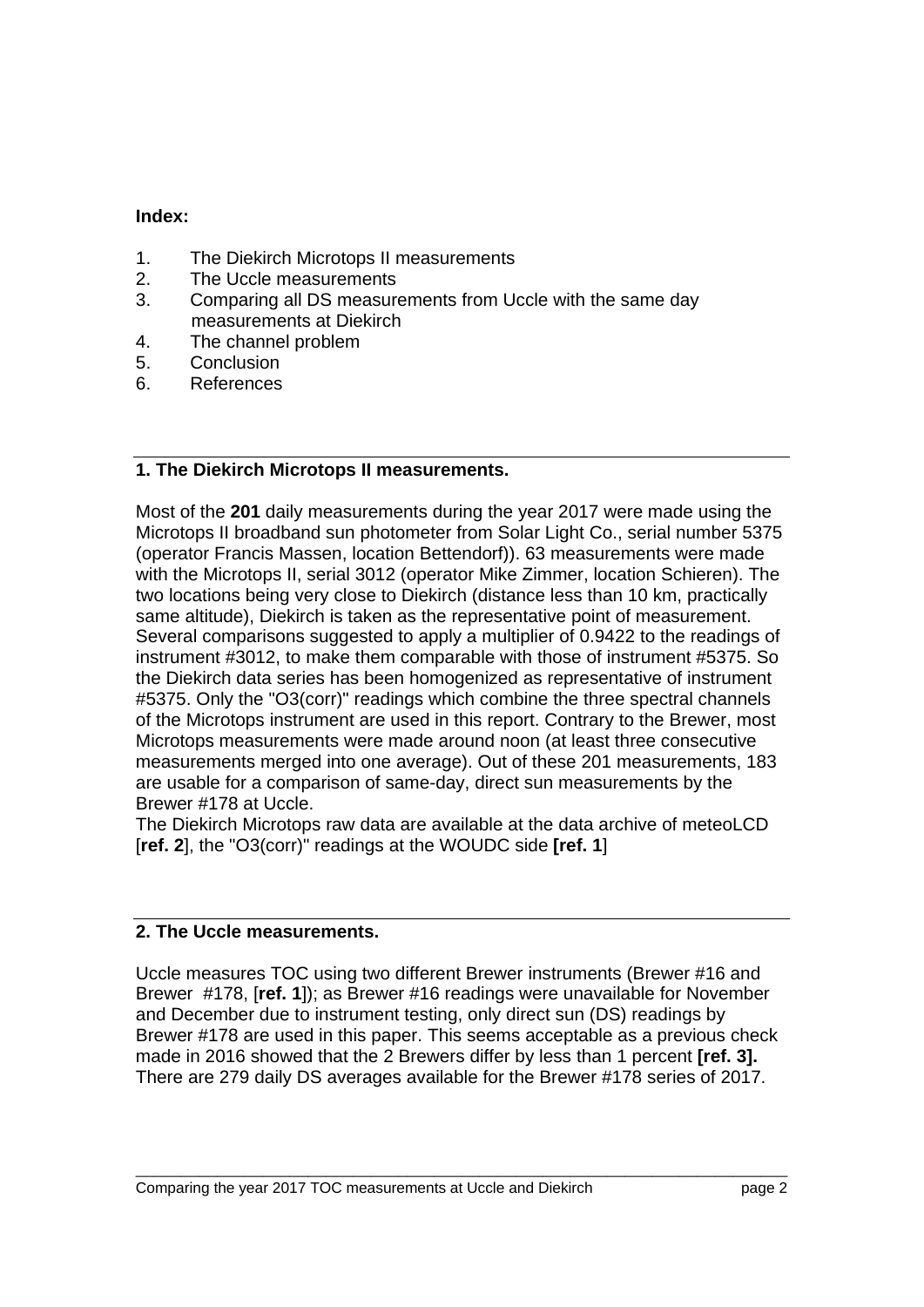The next table shows the average +/- stdev for both Uccle and Diekirch series, without regard to same or different day measurements.

|                                     |                      | average | stdev |
|-------------------------------------|----------------------|---------|-------|
| <b>UCCLE Brewer #178 DS</b>         | $(279 \text{ data})$ | -331.3  | 37.9  |
| DIEKIRCH Microtops #5375 (201 data) |                      | 321.4   | 34.9  |

#### **3. Comparing all DS measurements from Uccle with the same day measurements at Diekirch (= common day measurements)**

There are 183 common day measurements available for comparison. The averages and standard deviations are given by the following table:

|                             | average | stdev |
|-----------------------------|---------|-------|
| <b>UCCLE Brewer #178 DS</b> | 332.3   | 35.4  |
| <b>DIEKIRCH</b>             | 321.2   | 34.7  |



*Fig.1. Uccle Brewer #178 and same day Diekirch TOC (DS only).*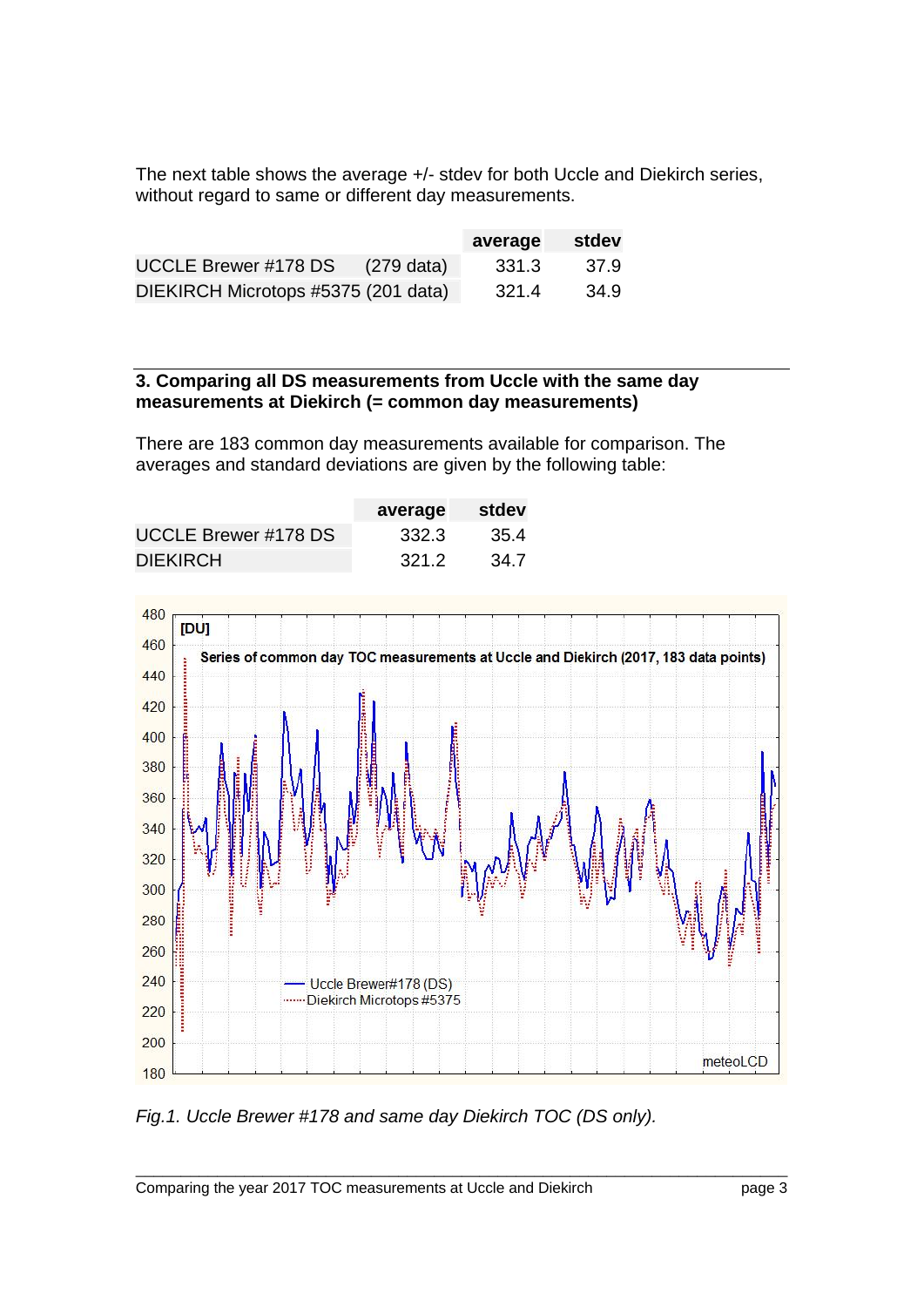The plot (fig.1) shows the two data series (the x axis goes from January to December, but does not represent equidistant time intervals.

Obviously the Diekirch data are nearly always lower than those of Uccle; nevertheless the sudden TOC spikes are synchronous and well apparent in the plot.

The next XY plot gives the Uccle data (y variable) versus Diekirch (x variable). The linear regression forced through the origin suggests to apply a multiplier of **1.033** to the Microtops measurements to make them comparable to the Brewer readings.  $R^2$  (which tells us how much of the variance between the two series is explained by the linear regression) is practically 0.76, which is an acceptable value. The obvious outlier has not been corrected.



*Fig.2. Uccle Brewer#178 versus same day Diekirch measurements* 

Clearly there is quite a lot of spread, and one should not ignore that the meteorological conditions between Diekirch and Uccle (distance ~170 km) usually are not identical.

The differences Delta = DU\_Uccle – DU\_Diek are more or less normally distributed, as shown by the following histogram: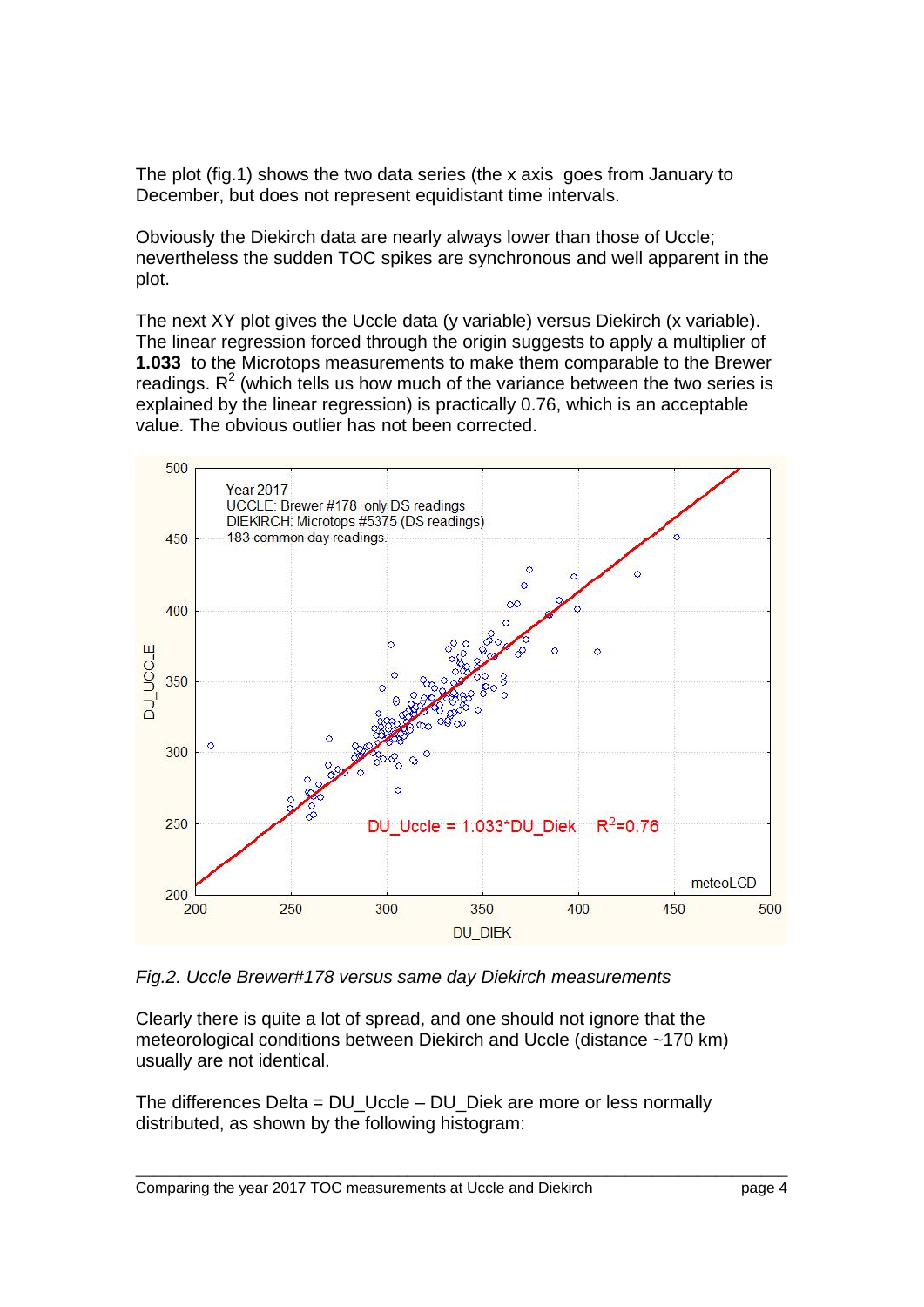

*Fig.3. Distribution of Delta with fit to Gaussian normal curve. The mean of the differences = 11.2 (stddev = 17.0)* 

Let us restrict the common measurements to the subset where the sky condition at Diekirch was "blue sky"; the sky conditions at Uccle are not known and may be different. The next table shows the averages and standard deviations for this subset of 34 data points.

|                             | average | stdev |
|-----------------------------|---------|-------|
| <b>UCCLE Brewer #178 DS</b> | 325.4   | 33.6  |
| DIEKIRCH, blue sky only     | 312.2   | 29.7  |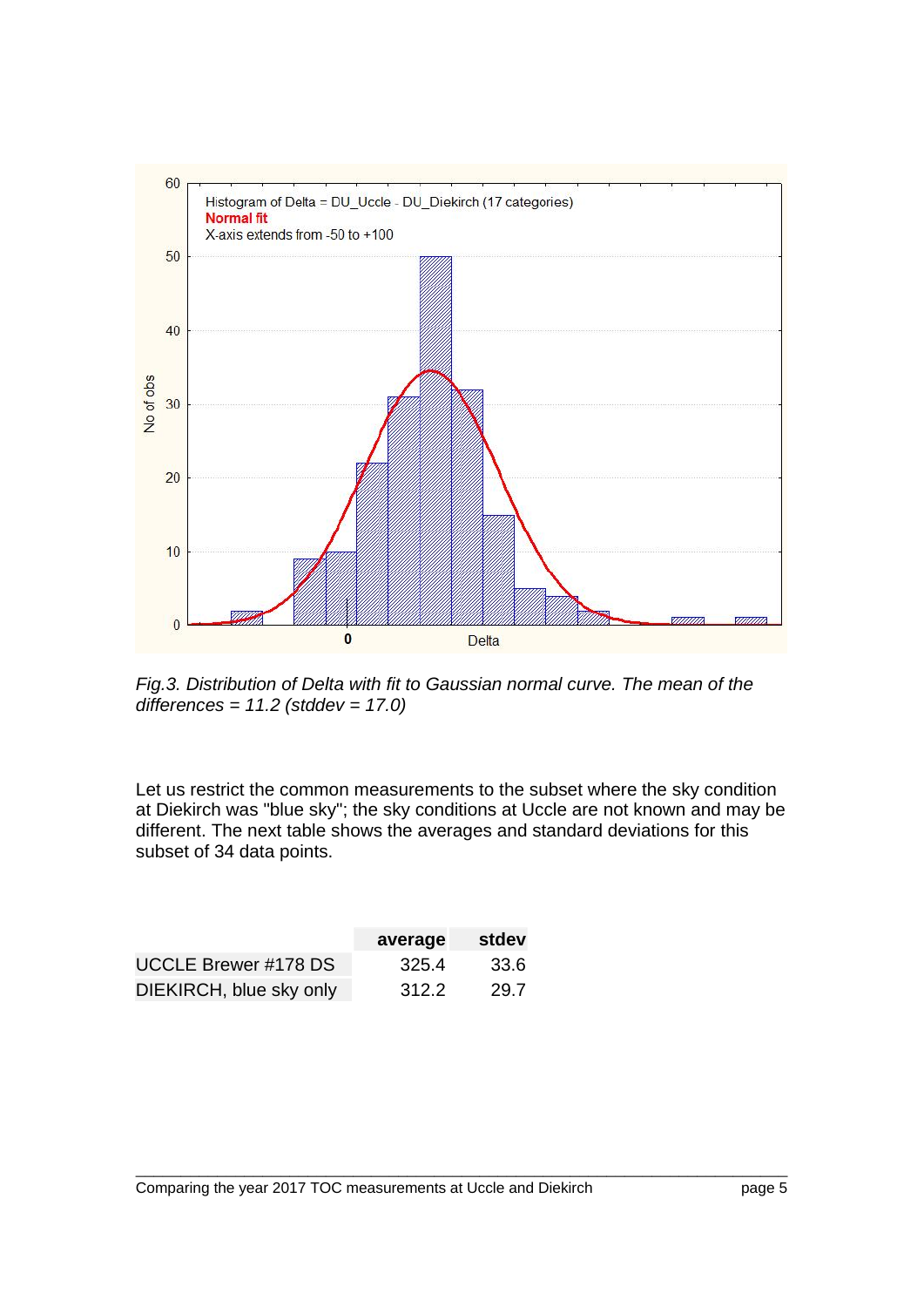

*Fig.4. Uccle Brewer #178 DS and same day Diekirch TOC (blue sky only).* 

The main difference w.r. to the full data set is that the calibration factor changes slightly from 1.033 to 1.043, and that  $R^2$  increases from 0.76 to 0.83 (fig.5).

Again, one can not infer that blue sky conditions happen simultaneously between Uccle and Diekirch, so the main information from this subset is at Diekirch standard deviations are smaller for this blue sky subset (but counter-intuitively are more different from those at Uccle).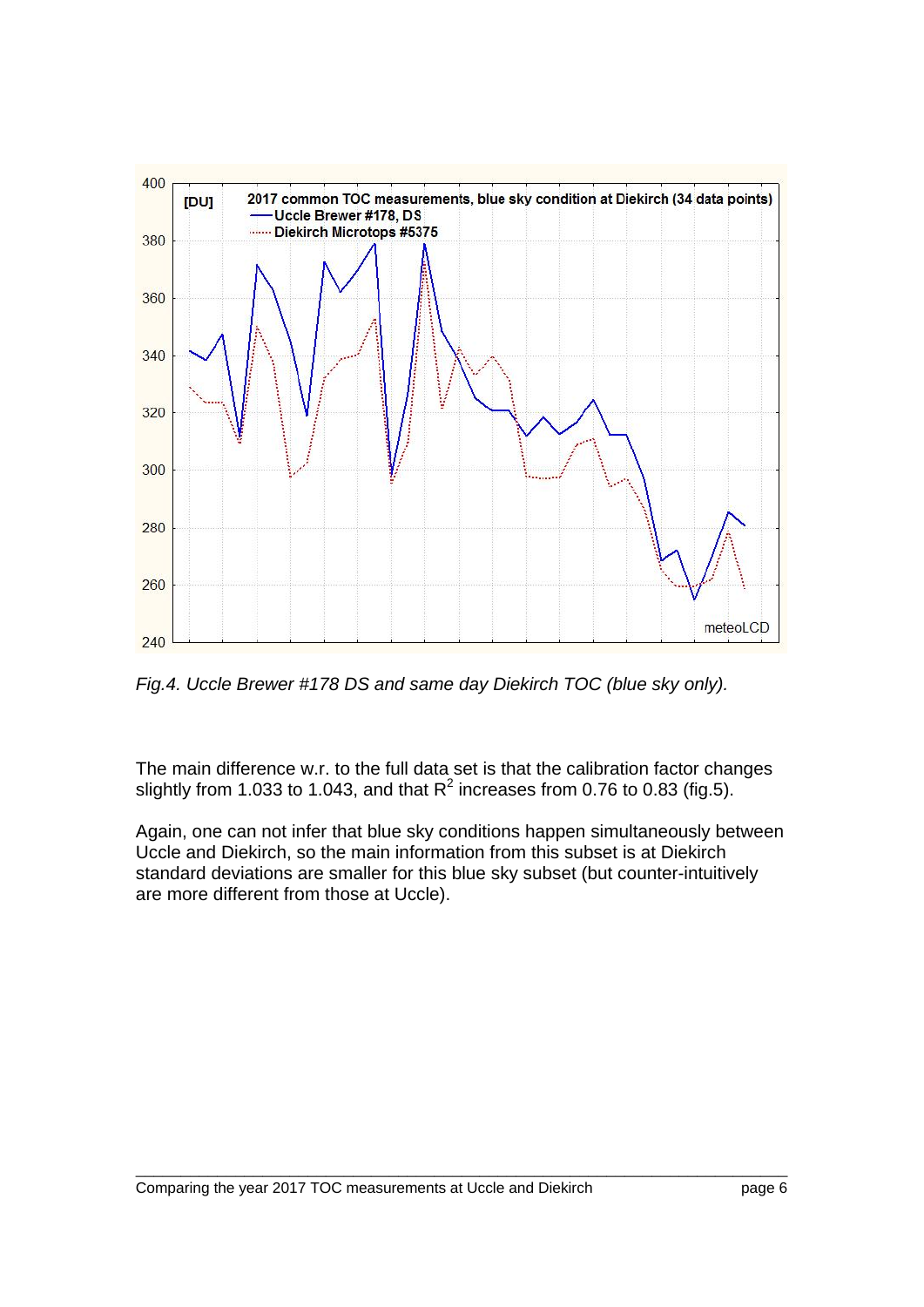

*Fig.5. Uccle Brewer#178 versus same day Diekirch measurements, blue sky only* 

## **4. The channel problem**

Several authors **[ref. 5, 6]** suggest to use exclusively the channel 1 readings of the Microtops instrument. Microtops relies on 3 wave-lengths to compute the TOC: 305, 312 and 320 nm. The usual measurement called O3(corr) is computed from the selective absorption of these wave-lengths. The instrument also shows signals computed from the 305/312 (display: O3(1/2) and 312/320 pair (display: O3(2/3). The display O3(corr) will be called here channel 0, that of O3(1/2) channel 1 readings.

In the following comparison, only same day measurements by the Uccle Brewer #178 and the Diekirch Microtops #5375 will be used (excluding homogenized Microtops #3012 readings). This gives a subset of 91 data points over the full year 2017. Fig 5 shows the time series of the Uccle and Diekirch channel 0 and channel 1 readings: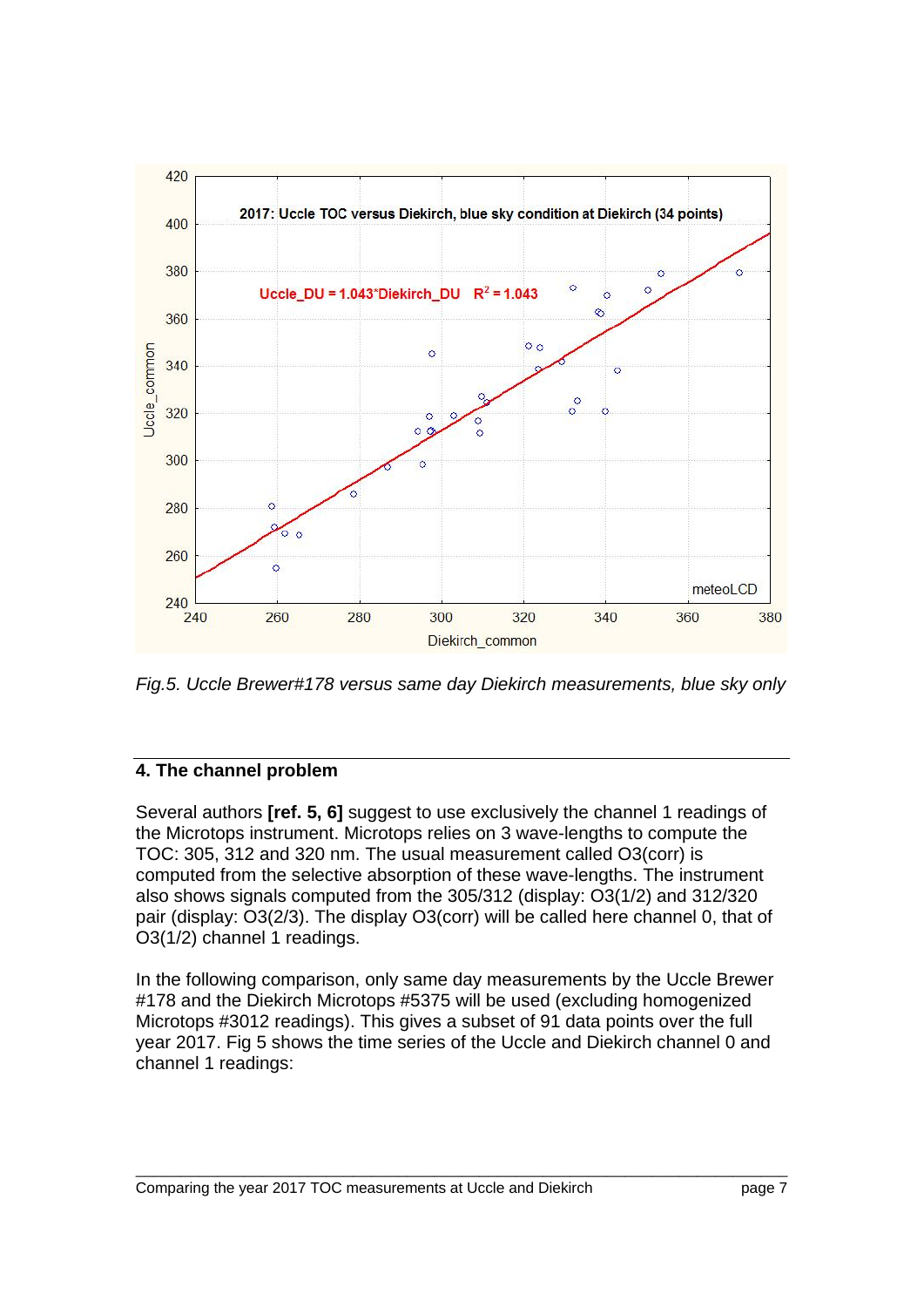

*Fig.6. Uccle and Microtops #5375 channel 0 and channel 1 readings.* 

The channel 1 readings (red line) are visibly closer to the Uccle measurements (blue line) as are the yearly averages: 326.7 (= relative difference **1.09%**) versus 317.0 (= relative difference **4.03%)**

Fig. 7 displays the difference between the Uccle Brewer and the two channel readings more clearly. The channel 1 readings O3(1/2) in red are nearly all closer to the zero line than the channel 0 readings in blue.

Fig. 8 shows the Uccle measurements versus these two channels, together with a linear fit forced through the origin whose slope is the calibration multiplier.

The usual channel 0 suggests a multiplier of **1.041**, whereas channel 1 one of **1.011**.  $R^2$  for both linear fits is the same (0.92) and very high, noticeably greater than the  $R^2$  = 0.76 for the homogenized much longer full series shown in fig.2.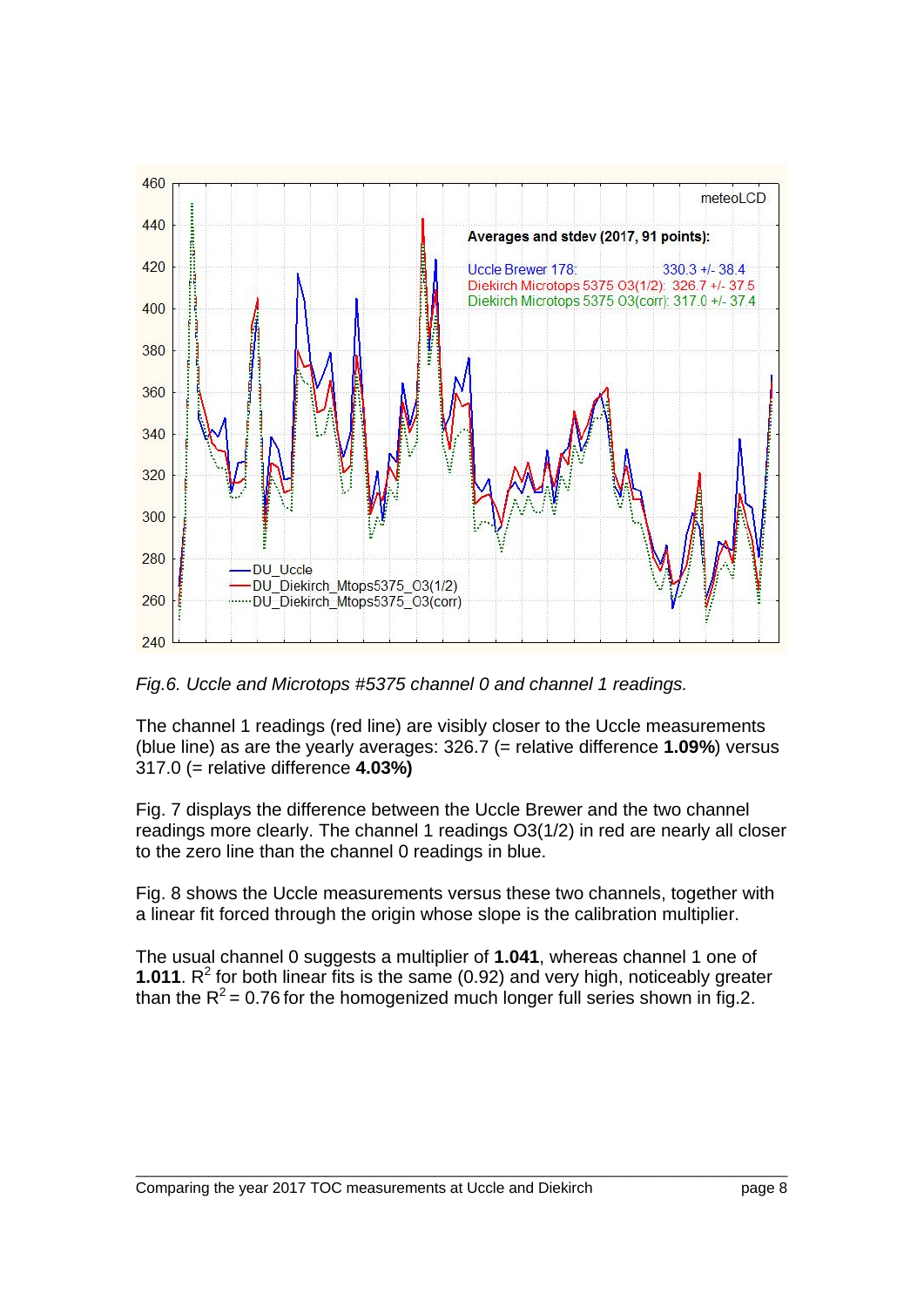

*Fig.7. Difference of the two readings O3(corr) and O3(1/2).and the Uccle Brewer.* 

The maximum absolute difference is  $45.4$  (= 10.9%) for the usual series, and 36.6 (= 8.8% ) for the channel 1, both at the same day (23 March 2017).

Several authors insist on the increasing error with higher air mass. Air mass is defined here as the secant of the solar zenithal angle: air mass =  $sec(SZA)$  = 1/cos(SZA).

For the series used in this chapter, air mass varies from 3.54 in January, down to 1.12 in June and again up to 3.55 in December. The Pearson correlation between air mass and the two delta-series is opposite, but not statistically significant: -0.19 for the Delta0 series (i.e. difference with channel 0), and +0.04 with the Delta1 series (difference with channel 1). These conflicting results do not allow to conclude for a general positive correlation between air mass and "error" measurement, even if the apparent asymmetric U-shape in fig.7 would suggest this.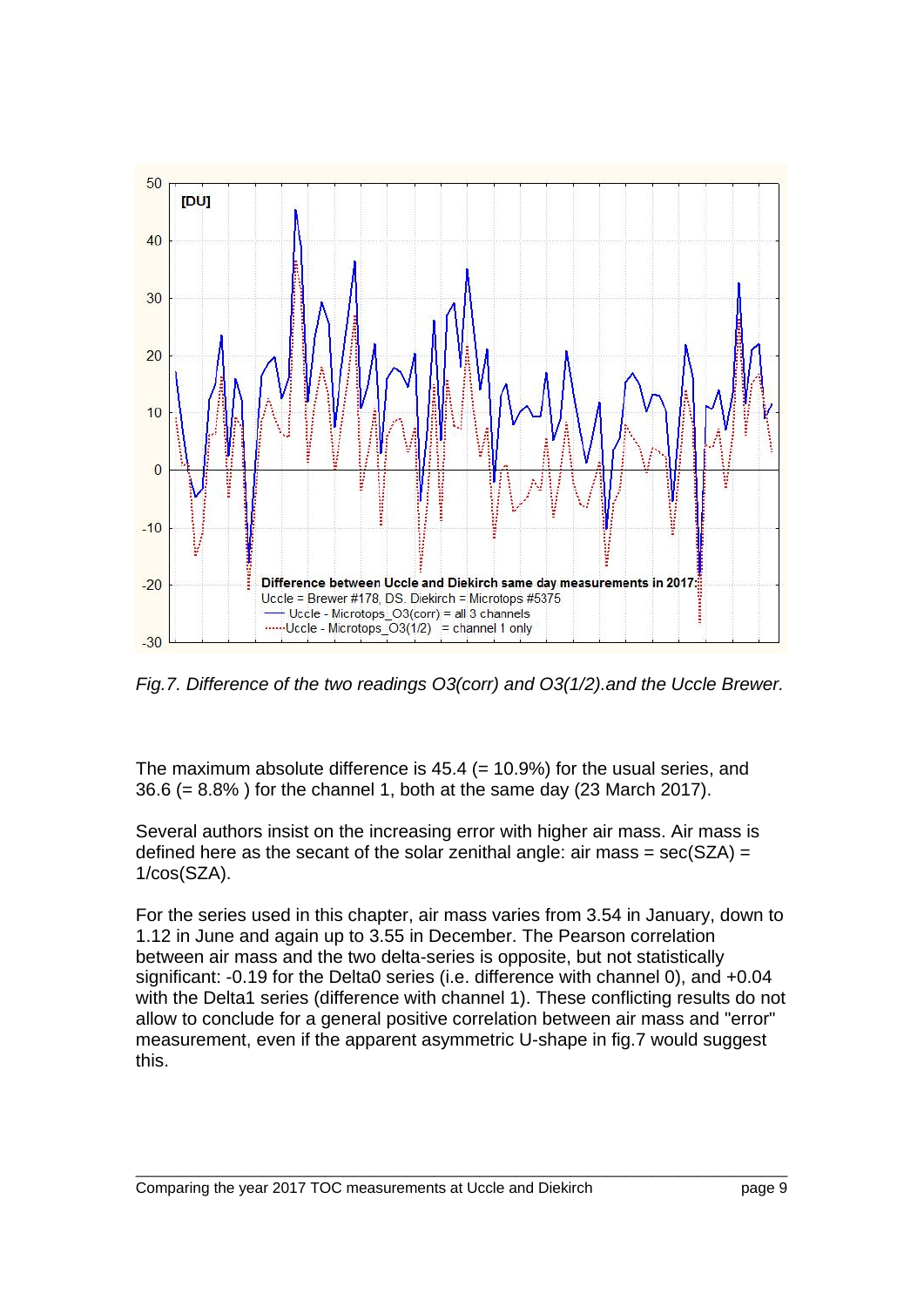

*Fig. 8. Calibration factors for channel 0 and channel 1 of Microtops 5375.* 

## **5. Conclusion**

The calibration factors for O3(corr), rounded to 3 decimals, found in the intercomparisons made during the last years are the following **[ref.3]**:

| 2017 | 1.033 | <b>Brewer 178</b> |
|------|-------|-------------------|
| 2016 | 1.034 | Brewer 16 & 178   |
| 2015 | 1.033 | Brewer 178        |
| 2014 | 1.044 | Brewer 178        |
| 2012 | 1.029 | Brewer 16         |
| 2011 | 1.060 | Brewer 178        |

 $R^2$  is always close to 0.8. These numbers show that the Microtops #5375 seems not to have changed much since at least 2012, and that its readings can be used with some confidence as a possible supplement to those of the much more expensive Brewer instrument (see for instance **[ref.4]**).